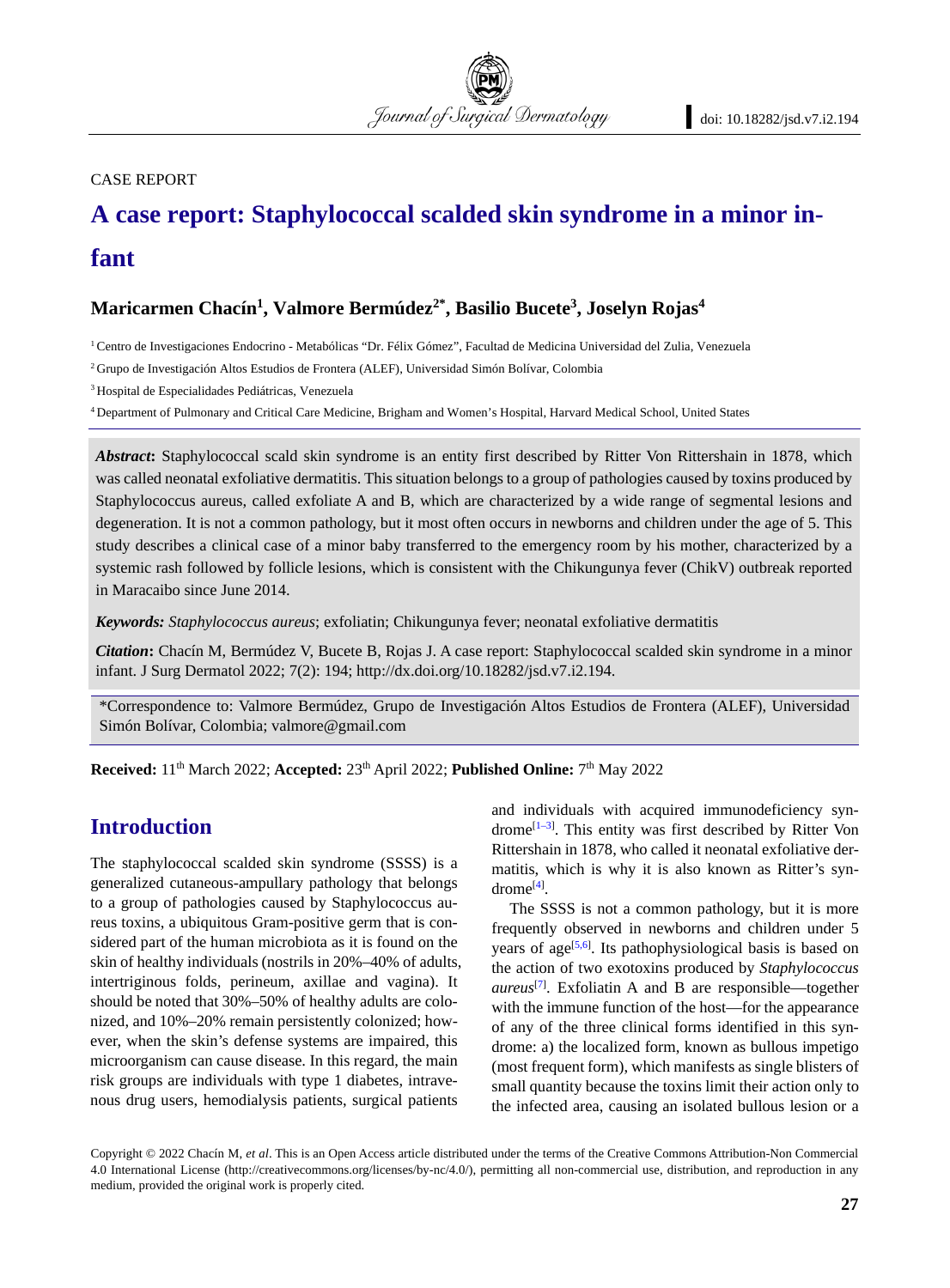regional grouping of lesions; b) the abortive scarlatiniform form and c) the generalized form, in which staphylococcal toxins are released into the bloodstream from the primary infectious focus, acting at a distance and evolving clinically in three phases  $[8,9]$ :

**· First phase or erythrodermic stage**: in which a uniform erythematous rash is observed that respects the mucous membranes accompanied by pain on mobilization. The child cannot stand lying down or in the mother's arms, although it does not look toxic.

**· Second phase or blistering stage**: characterized by the appearance of flaccid blisters usually located in flexion areas and near the anatomical orifices. This stage has an important semiological feature: the positive Nikolsky's  $sign^{[10,11]}.$ 

**· Third or desquamative stage**: it presents with detachment of the epidermis in large sheets that leave areas of moist desquamation and may resemble a scald burn. The appearance of the patient in this phase usually generates concern in family members, but the patient is usually stable and in good general condition unless complicated by infectious processes such as pneumonia or sep- $\sin^{[12]}$ .

The purpose of the present study is to describe the clinical case of a minor infant transferred by his mother to the emergency department characterized by the appearance of a generalized rash that coincided with the onset of the *Chikungunya* virus (ChikV) fever outbreak in the city of Maracaibo, Venezuela.

# **Case report**

This is an 8-month-old male infant who, according to maternal reference, began his illness on 11/11/2014, characterized by a fever that ranged between 38 °C and 40 °C (axillary), which improved with the administration of oral antipyretics (acetaminophen) and completely disappeared 24 hours later. However, the following day she reported the appearance of an erythematous and generalized skin rash that produced weeping on skin palpation and mobilization. After 24 hours this condition evolved to vesicular lesions on the upper and lower limbs, accompanied by greenish liquid evacuations in numbers of six, without mucus or blood, because it was decided to go to the doctor who indicated treatment with antipyretics, antihistamines, probiotics and antidiarrheals for four days without improvement, which is why she came to our health care center where after medical evaluation it was decided to admit her to the emergency department.

#### **Perinatal history**

Product of a 32-year-old mother in her IV gestation and III delivery, who was born vaginally without immediate complications with a birth weight of 2.8 kg and a height of 41 cm after a controlled pregnancy of 41 weeks duration according to the date of the last menstrual period. Serology for HIV, VDRL, TOXOTEST was negative. She had a urinary tract infection and leucorrhea in the II and III trimester of pregnancy, whose treatment was not specified.

Regarding feeding, the patient has been breastfed until now with  $NAN<sup>R</sup>$  starter formula since 15 days of age at normal dilution without specifying the amount. From the psychomotor point of view and his psycho-biological habits, it is reported that he held his head at two months of age, having a quiet sleep only interrupted for feeding. Daily bowel habits, reporting liquid bowel movements with the current disease. Incomplete vaccination schedule and not documented at the time of history taking.

#### **Family history**

32-year-old mother is apparently healthy. 51-year-old father is with type 2 diabetes mellitus (DM2), and paternal grandparents also are with DM2.

# **Physical examination on admission (positive findings to the exam)**

Age: 3 months. Weight: 5.8 kg. Height: 59 cm. Skin: Dermatosis characterized by small vesicles located mainly on the upper limbs extending to the trunk and lower limbs, which converge in some areas (feet) and form flaccid blisters, with positive Nikolsky's sign. And in other areas crusts are observed. Head: CC: 41 cm. Anterior fontanelle is normotensive. Thorax: CT: 40 cm, rough vesicular murmur, in both lung fields without aggregates, FR: 34x. Cardiac: HR: 125; RsCsRs, S/S. Abdomen: CA: 39 cm, soft abdomen depressible, not distended, RsHAs present. Skeletal muscle: edema is observed in both lower limbs, especially in the dorsum of the bilateral foot that leaves fovea. Neurological: Active, loud cry, normotonic and normoreflexic, with fasciitis on mobilization. Chest X-ray: (11/11/2014) Chest in normo configuration, no areas of consolidation.

#### **Admission diagnoses**

- Chikungunya fever under study.

- Acute febrile diarrhea with some degree of dehydration.

- Normal nutritional status by anthropometric assessment.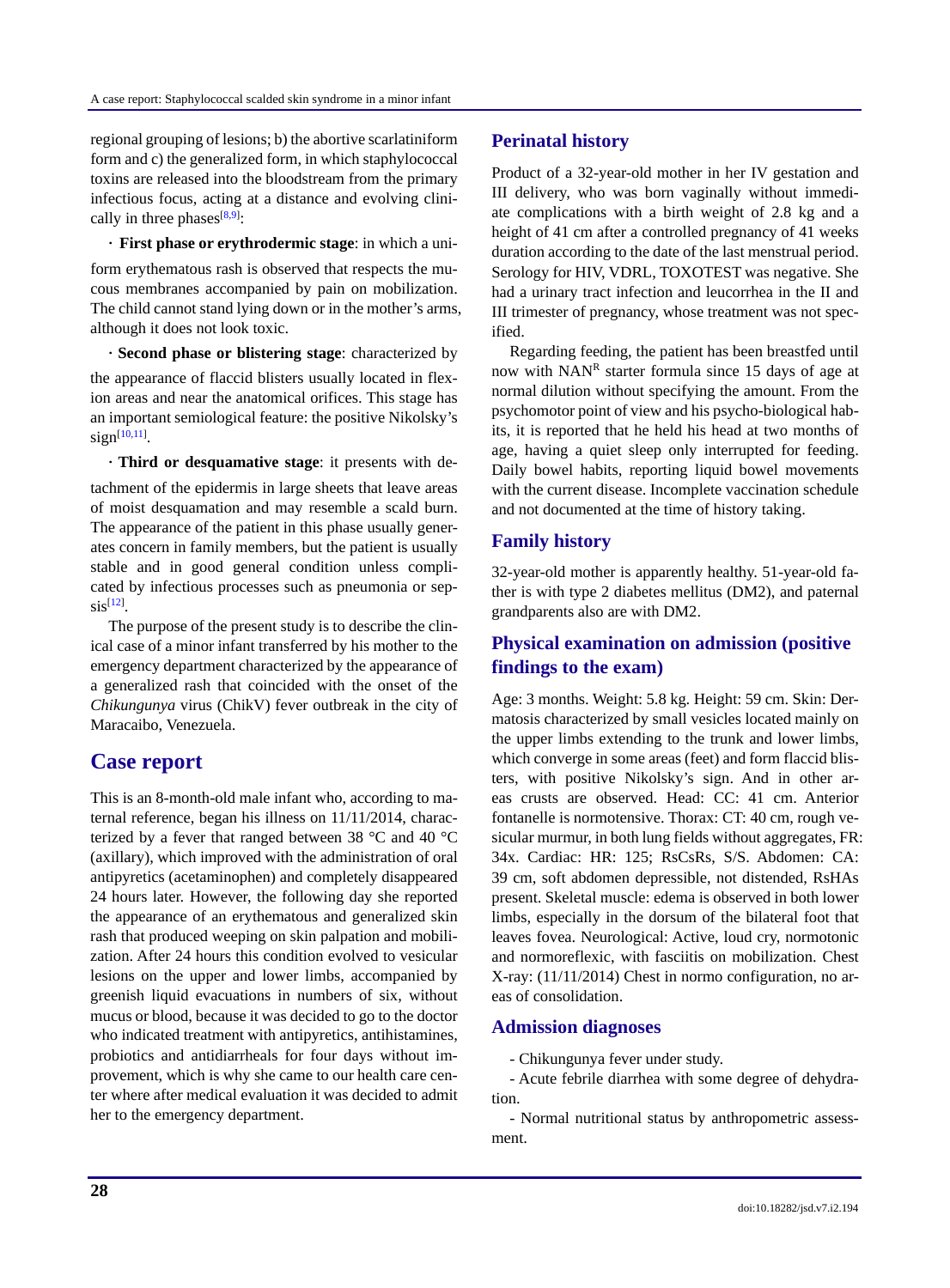- 5% of body surface area burned, type A-AB in both upper and lower limbs?

#### **Laboratory studies**

- Child abuse syndrome?

| Table 1. Laboratory studies |  |
|-----------------------------|--|
|-----------------------------|--|

| <b>Test</b>                              | 11/11/2014 | 15/11/2014 | 17/11/2014 | <b>Normal values</b> |
|------------------------------------------|------------|------------|------------|----------------------|
| White count ( $\times$ mm <sup>3</sup> ) | 9,200      | 7,700      | 7,700      | 5,000-12,000         |
| Segmented (%)                            | 39.1       | 60         | 29         | 32                   |
| Lymphocytes (%)                          | 45.3       | 35         | 61         | 61                   |
| Monocytes (%)                            | 15.6       | 5          | 9          | 5                    |
| Eosinophils $(\%)$                       |            |            | 1          | 3                    |
| Hemoglobin $(g/dL)$                      | 8.6        | 8.9        | 8.2        | $10.5 - 14.0$        |
| Hematocrit (%)                           | 28.0       | 28.1       | 26.3       | $32 - 42$            |
| Platelets ( $\times$ mm <sup>3</sup> )   | 135.000    | 70.000     | 256.000    | 150.000-450.000      |
| Glycemia $(mg/dL)$                       |            | 80         |            | $60 - 99$            |
| Creatinine (mg/dL)                       |            | 0.3        |            | $0.4 - 0.5$          |
| Sodium (mequiv/L)                        |            | 133.5      |            | $135.0 - 145.0$      |
| Potassium (mequiv/L)                     |            | 4.85       |            | $3.5 - 4.5$          |
| ESR mm 1 h Wintrobe                      |            |            | 7          |                      |
| Corrected ESR                            |            |            | $\Omega$   |                      |
| Hemoculture                              |            | Negative   |            |                      |
| Rotavirus                                |            |            |            |                      |

#### **Antibiotic therapy received**

Vancomycin (40 mg/Kg/day) and Cefepime (150 mg/Kg/day) for 10 days, due to regular general conditions, extensive areas of denudation and cutaneous involvement, and need for central nervous system (CNS) coverage in view of being a minor infant and risk of dissemination to CNS.

During her hospital stay, daily treatment with antiseptic soap is indicated, and also application of mupirocin ointment on the lesions located on the dorsum of the foot, three times a day, and moisturizing cream should be applied daily. In view of the conditions of the service, dermal exposure and serous secretion in some of the lesions, the patient was placed in isolation and the use of mosquito netting 24 hours a day was indicated. Subsequently, the lesions evolved into a dermatosis characterized by thick desquamation that resolved by day seven of in-hospital evolution, followed by the presence of hypochromic macules at the sites of vesicles and blisters. After 10 days of intravenous antibiotics, she was discharged due to clinical improvement, with subsequent follow-up 15 days after discharge, where an almost complete improvement of the pigmentary alterations was evidenced, without scars.



Figure 1. Extense area of moist cutaneous denudation due to blistering. Positve Nikolsky's sign.



**Figure 2.** Desquamation in large squamous-crusted sheets.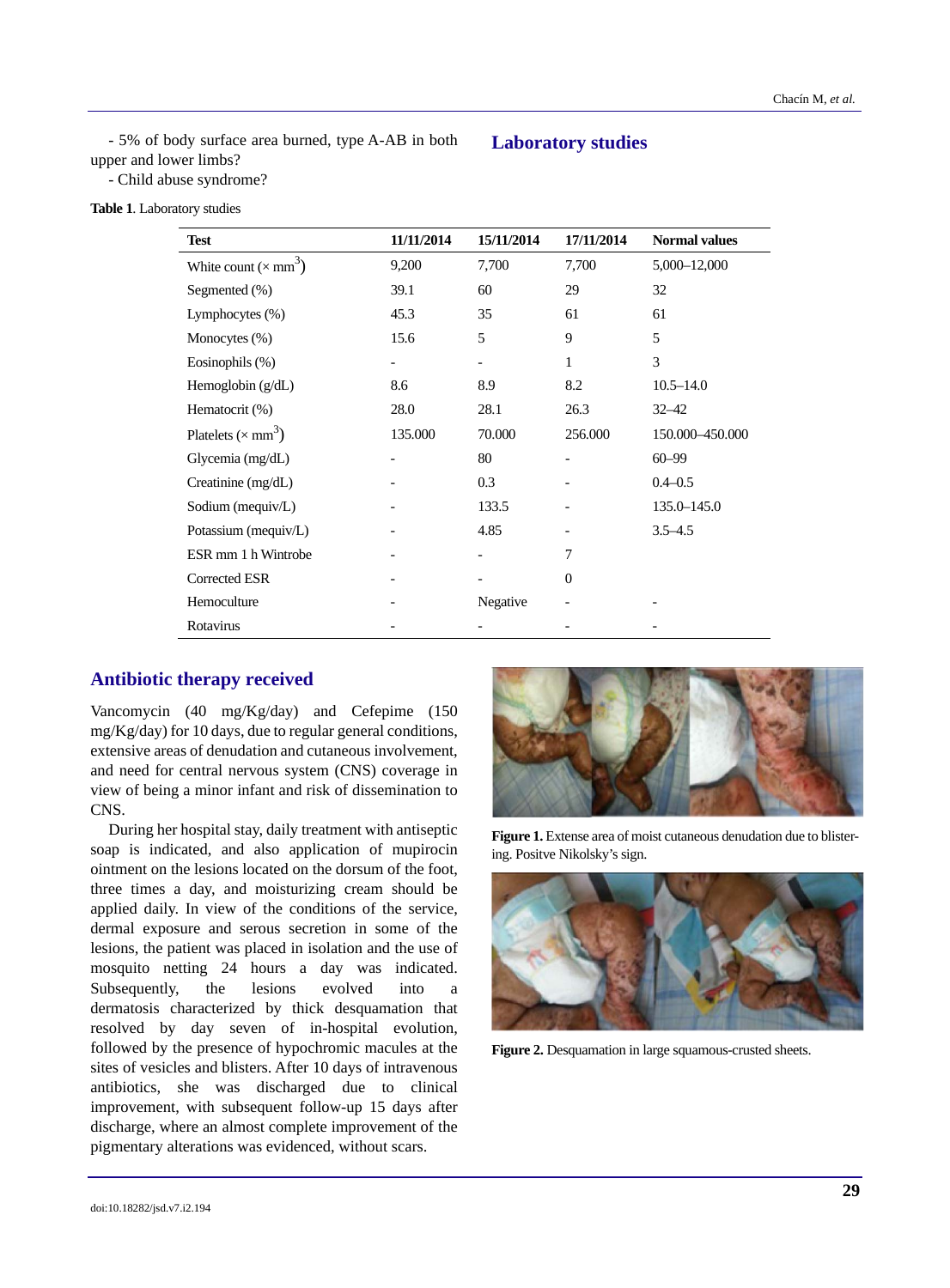

**Figure 3.** Flaky scales and residual hypopigmented areas.



**Figure 4.** Residual hypopigmented areas.



**Figure 5.** Clincial improvement with areas of reepithelialization and residual scaling.



**Figure 6.** Evaluation 15 days after discharge. Improvement of cutaneous dyschromia and absence of scars.

In view of the clinical evolution, the discharge diagnosis is concluded: 1) staphylococcal scalded skin syndrome and, in a complementary manner; 2) normal nutritional status by anthropometric assessment, 3) Anemia.

## **Discussion**

The staphylococcal scalded skin syndrome (SSSS) originates in an infectious focus involving Staphylococcus aureus, a bacterium that produces toxins known as exfoliatins (exotoxin type A and type B), which are serine proteases highly specific against cadherin desmoglein I, an adhesion protein present in the desmosomes of the stratum granulosum that facilitates adhesion between keratinocytes $[9]$ . The resulting vesicles are intraepidermal clefts between the stratum corneum and stratum spinosum located above the basal cells (suprabasal). This condition is very similar to the autoimmune skin disorder pemphigus vulgaris produced by IgG antibodies against desmoglein<sup>[9]</sup>.

This bacterium is usually located in the nasopharynx or conjunctiva, sites from which the toxins pass into the bloodstream and then spread to the skin where they affect the desmoglein I complex. It is important to note that the excretion of toxins is renal, therefore, immaturity or decreased renal functionalism may affect the course of the disease. It is for this reason that newborns are the most affected, and in cases where it has been observed in adults there is some type of comorbidity that directly affects the kidney<sup>[6]</sup>.

The symptoms usually begin with fever accompanied by irritability and a diffuse erythematous rash on the palms, soles and mucous membranes, accompanied by pain in the affected areas that worsens with mobilization. Around 24 to 48 hours of evolution, flaccid blisters begin to appear that easily break (Nikolsky's sign) $\left[10,11\right]$ , and frequently look like a burn, a fact that should be taken into account for the possible differential diagnosis of this disease<sup>[1,7,13]</sup>. When the extension of the skin affected by the formation of phlyctenas or denuded areas is very extensive, dehydration and water and electrolyte disorders can be observed, especially in neonates and young infants.

The diagnosis of SSSS is purely clinical because the picture is quite characteristic, although skin biopsy can be performed to make a definitive diagnosis, its usefulness is more important in atypical cases. Paraclinical studies are not usually useful since neither hemogram nor acute phase reactants usually provide much information, and in children blood cultures are usually negative, as are cultures of blister secretions; toxins can be detected by ELISA or polymerase chain reaction (PCR) tests, but these are not usually done routinely $[14-16]$ .

The most important differential diagnosis is with toxic epidermal necrolysis or Lyell's syndrome but the patient looks toxic and with touch of general condition, also among the differential diagnoses we can include sunburn, drug reactions, Kawasaki disease, bullous impetigo, viral diseases, pemphigus and various pathologies where the main lesion are vesiculoampullary, but in all cases the diagnosis is usually mainly clinical1. Mortality in this condition is rare, and does not exceed 3% of cases,